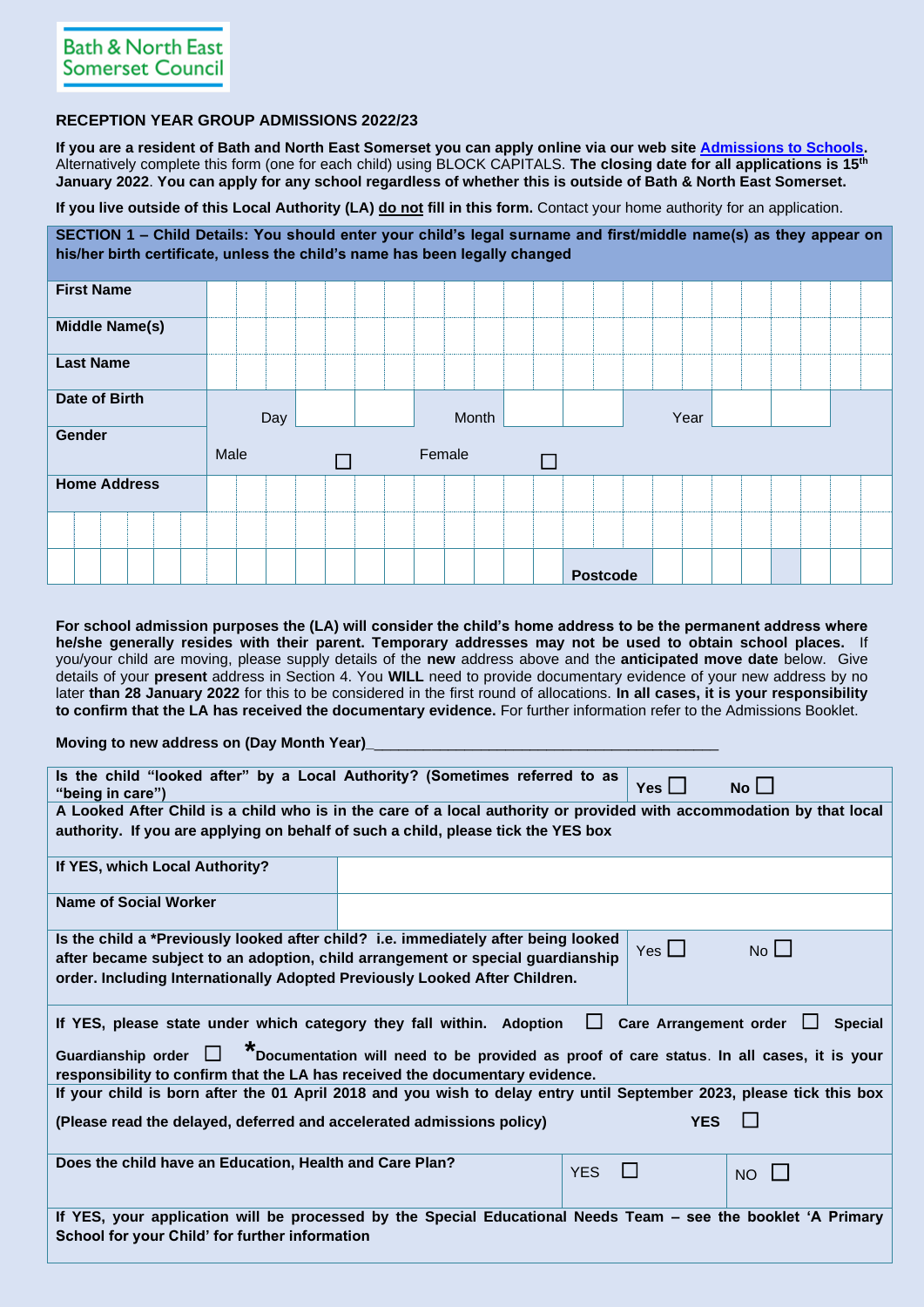#### **SECTION 2- SCHOOL PREFERENCES**

**Your preferred school(s) should be shown in the preference boxes below in priority order. The booklet gives a detailed explanation of the equal preference system. You do not have to show a second or third preference if you do not wish, although you are strongly recommended to do so. You can express a preference for any school, including Voluntary Aided (VA) or Academy Schools, within any Local Authority (LA).** 

**Please consider your preferences carefully as, after the closing date, if you decide to change your school preference (or preference order) your original application will be withdrawn, and your child will NOT be considered for a school place in the first round of allocations even if the original application was received before the closing date. (See booklet for further details)**

**Completion of the boxes does not guarantee that a place can be offered to your child at one of these schools. Every effort will be made to offer you a school of your preference. However, if schools receive more applications than places available, the admissions criteria will be used to decide which children can be offered places. Please note that all preferences are considered equally and if your child qualifies for a place at more than one school you will be offered your highest preference school.**

**When completing your preferences if there is more than one school with the same name please also include the area in which the school is situated e.g. St Mary's, Timsbury.**

| My 1 <sup>st</sup> Preference school is: |  |  |  |  |  |  |
|------------------------------------------|--|--|--|--|--|--|
| <b>Postcode of School</b>                |  |  |  |  |  |  |
| My 2 <sup>nd</sup> Preference school is: |  |  |  |  |  |  |
| <b>Postcode of School</b>                |  |  |  |  |  |  |
| My 3rd Preference school is:             |  |  |  |  |  |  |
| <b>Postcode of School</b>                |  |  |  |  |  |  |

**Please tick any of the following reasons for your school preference(s). You may tick as many reasons as you like for each preference.**

**You may give reasons for your school preferences including religious or philosophical ones which all admission authorities will have regard to, but you should note that all allocations must be made in accordance with the published admissions criteria if a school is oversubscribed.**

| <b>Preferences</b>                                                    | 1st | 2 <sub>nd</sub> | 3rd |
|-----------------------------------------------------------------------|-----|-----------------|-----|
| Older sibling in preferred school (see also sibling section<br>below) |     |                 |     |
| Distance (home to preferred school)                                   |     |                 |     |
| <b>Medical Reasons</b>                                                |     |                 |     |
| Religion or Faith                                                     |     |                 |     |
| Other reasons (please specify what these reasons are)                 |     |                 |     |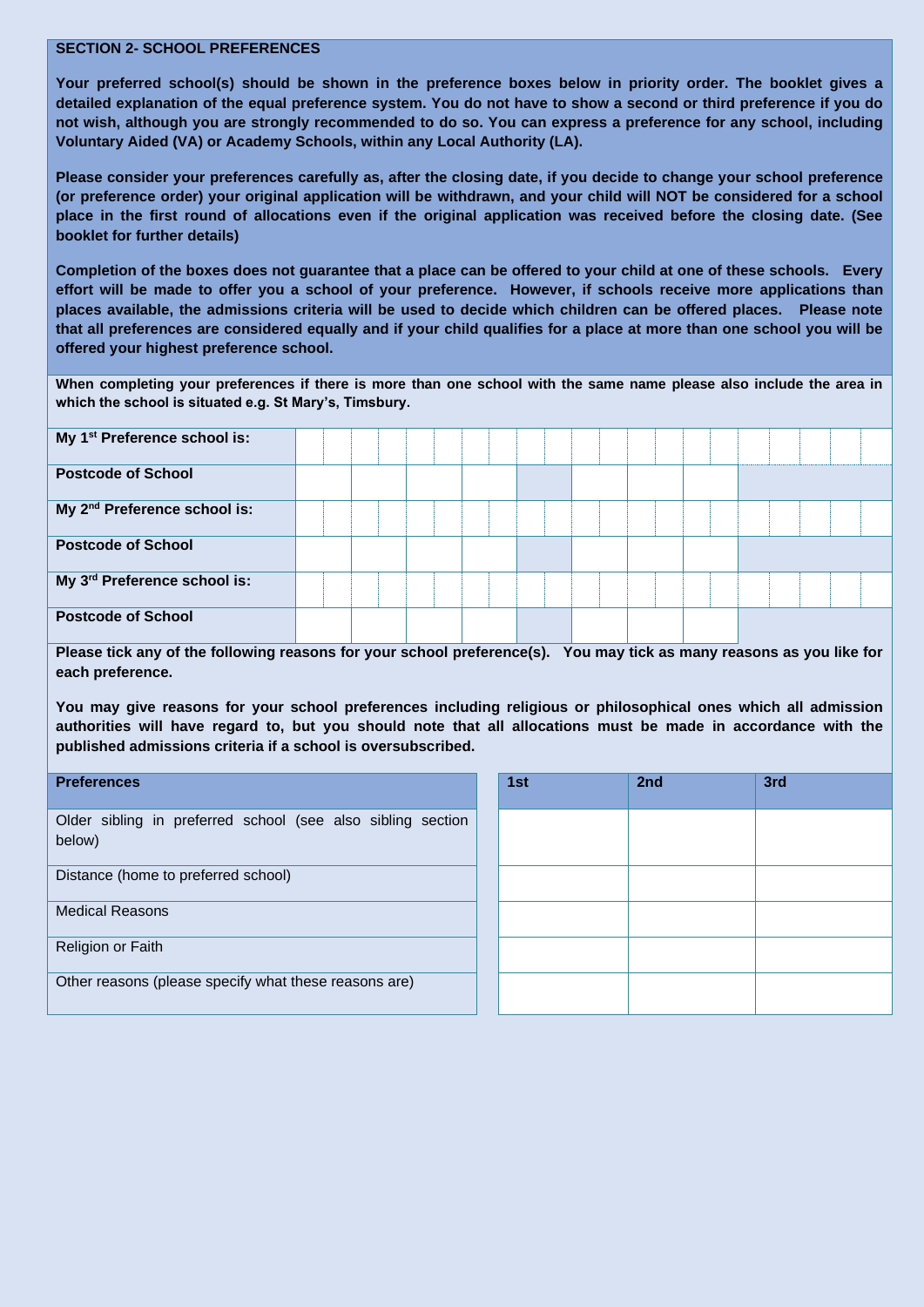## **SIBLINGS (see booklet for definition of a sibling)**

**If, in September 2022, this child has an older brother or sister who will be in attendance at one of your preferred schools or at the paired junior school (see Admissions booklet for details of paired schools) please give the details below:**

| <b>First Name</b>     |      |        |        |                 |
|-----------------------|------|--------|--------|-----------------|
| <b>Middle Name(s)</b> |      |        |        |                 |
| <b>Last Name</b>      |      |        |        |                 |
| <b>Date of Birth</b>  | Day  |        | Month  | Year            |
| Gender                |      |        |        |                 |
|                       | Male | $\Box$ | Female | $\Box$          |
| <b>Home Address</b>   |      |        |        |                 |
|                       |      |        |        |                 |
|                       |      |        |        | <b>Postcode</b> |

## **SECTION 3 - VOLUNTARY AIDED DENOMINATIONAL and ACADEMY SCHOOLS**

**If your preferences include Voluntary Aided (VA) or Academy schools, you should read the school's published admission criteria as this may be different from those used for Community schools.**

**Details of any supporting evidence they may require will be given in their admissions criteria and this evidence should be sent to the school direct. As well as completing this application form certain VA or Academy Schools require you to complete a supplementary information form (SIF), copies of which are available from the schools direct. Please see their admissions criteria for details of which schools require a SIF.** 

**If one or more of your preferences is for a place at a school that uses Faith as part of its admission criteria, the following information may be useful to the schools when considering your application under their admissions criteria:**

|                                                                                                                                                                                                                                                          | Church of England | Catholic | Other (please specify                                                                                                     |  |  |  |  |  |  |  |  |  |
|----------------------------------------------------------------------------------------------------------------------------------------------------------------------------------------------------------------------------------------------------------|-------------------|----------|---------------------------------------------------------------------------------------------------------------------------|--|--|--|--|--|--|--|--|--|
| <b>Denomination</b><br>(please)<br>tick appropriate box)                                                                                                                                                                                                 |                   |          |                                                                                                                           |  |  |  |  |  |  |  |  |  |
|                                                                                                                                                                                                                                                          |                   |          |                                                                                                                           |  |  |  |  |  |  |  |  |  |
| Is your child baptised?                                                                                                                                                                                                                                  | <b>YES</b>        | NO       |                                                                                                                           |  |  |  |  |  |  |  |  |  |
| NB: If you have answered YES and are applying for a Catholic school, a copy of the baptismal certificate must be<br>sent to the school direct by the closing date. Please tick this box if you have sent a baptismal certificate to the<br>school direct |                   |          |                                                                                                                           |  |  |  |  |  |  |  |  |  |
| Name of church where you currently worship                                                                                                                                                                                                               |                   |          |                                                                                                                           |  |  |  |  |  |  |  |  |  |
| Name of parish Priest/minister                                                                                                                                                                                                                           |                   |          |                                                                                                                           |  |  |  |  |  |  |  |  |  |
|                                                                                                                                                                                                                                                          |                   |          | If you are applying for a school that uses Faith as part of the school's admissions criteria, it will give details of the |  |  |  |  |  |  |  |  |  |
| church evidence they require. Please tick this box if you have sent this to the school direct                                                                                                                                                            |                   |          |                                                                                                                           |  |  |  |  |  |  |  |  |  |